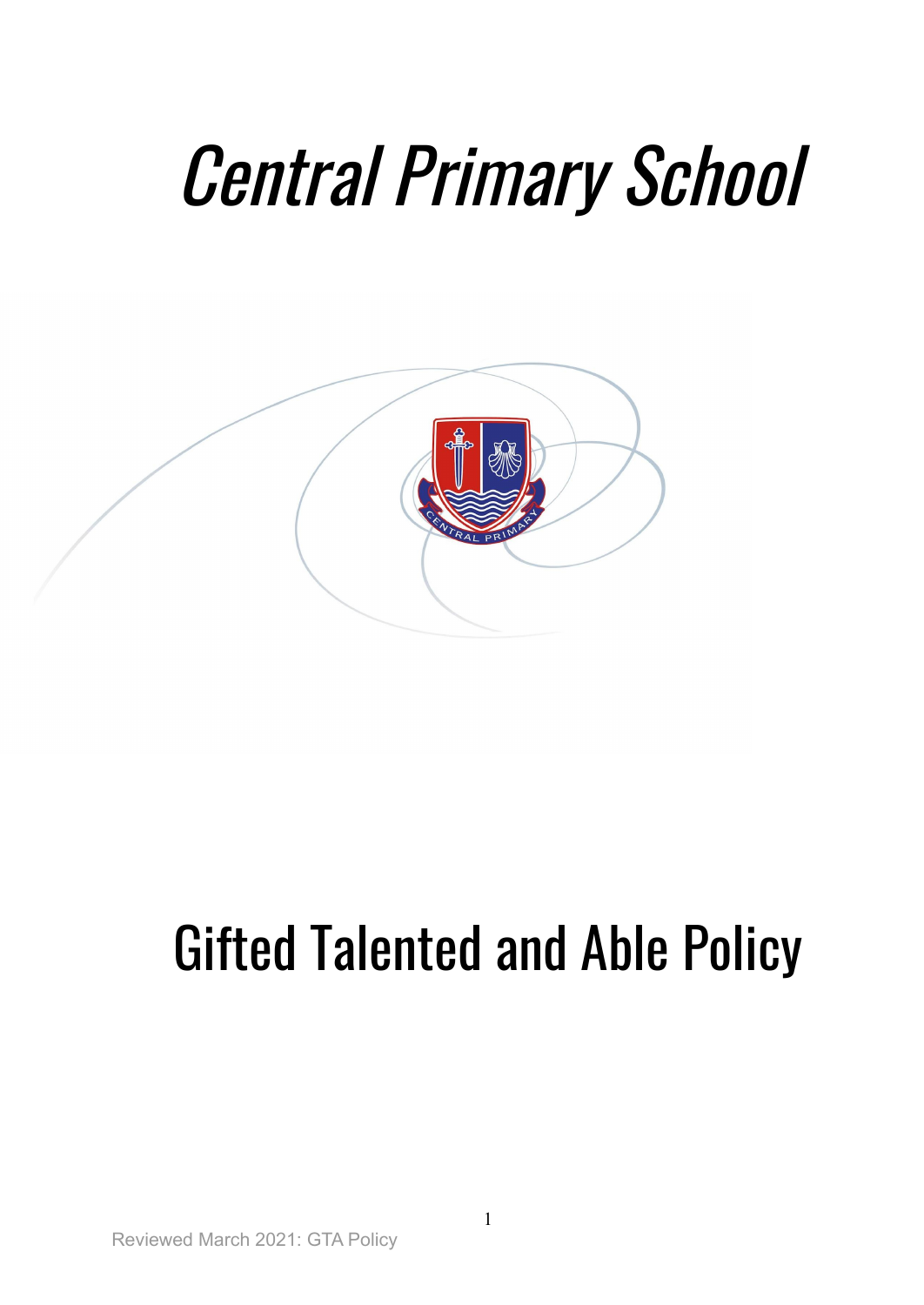# **Introduction**

We believe in providing the best possible provision for pupils of all abilities. We plan our teaching and learning so that each child can aspire to the highest level of personal achievement. The purpose of this policy is to help ensure that we recognise and support the needs of those children in our school who have been identified as 'gifted' and/or 'talented' and/or 'able' according to national guidelines.

In the national guidelines the terms are distinguished as follows:

- 'Gifted' refers to a child who shows ability across a range of academic subjects and is achieving at a level well above average.
- 'Talented' refers to a child who excels in one or more specific fields, typically those that call for performance skills, such as sport, art or music, but who does not necessarily perform at a high level across all areas of learning.
- 'Able' refers to a child who shows ability in one academic subject and is achieving at a level well above average.

Approximately 10 per cent of the children in our school may be considered as gifted and/or talented and/or able. Provision will made for these children within the normal class teaching, but sometimes we will provide enrichment or extension activities to promote their skills and talents still further.

While we recognise and cater for these particular categories of children in our school, at the same time we respect the right of *all* children, irrespective of differences in ability, to access various areas of learning, both for their self-fulfilment, and for their eventual development into active and responsible adults. In our mission statement we declare accordingly that we value the individuality of all our children.

# **Aims**

Our aims are to:

- Ensure that we recognise and support the needs of all our children.
- Enable children to develop to their full potential.
- Offer children opportunities to generate their own learning.
- Ensure that we challenge and extend the children through the work that we set them.
- Encourage children to think and work independently.

# **Identification of gifted, talented and able children**

We use a range of strategies to identify gifted and talented children. The identification process is ongoing, and begins when the child joins our school. Each child's pre-school record gives details of achievements and interests in particular areas. Discussions with parents and carers enable us to add further details to these records.

Children undergo baseline assessment within the first half-term of joining our reception class. This gives information about their developing skills and aptitudes across several areas of learning. We discuss each child's Foundation Stage profile with the parent, and use this information when planning for individual needs.

As the children progress through the school, we assess them regularly to ensure that they are making the sort of progress that we are expecting of them in their personal targets.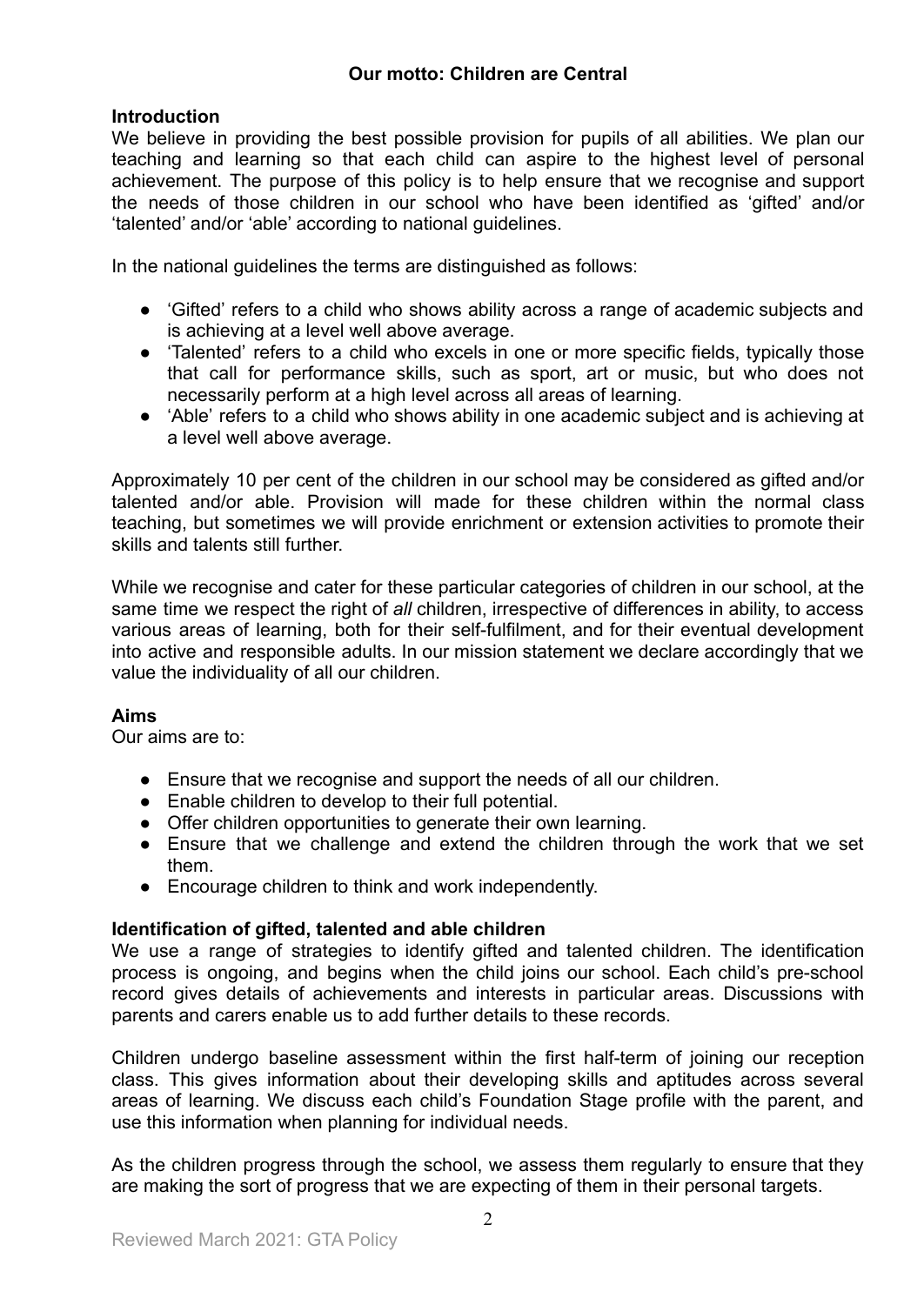The children undertake national tests in Year 1, 2 and 6. Teachers also make regular assessments of each child's progress in all subjects of the National Curriculum. We compare the information from these with regional and national data, in order to ensure that each child is making appropriate progress.

Each teacher regularly reviews the children's progress and records this in the School Progress Profile. Teachers discuss the children's progress with parents at the termly consultation evenings, and report annually on each child's progress in July.

#### **Aptitudes in English and mathematics**

Gifted/able children in English are identified when they:

- Demonstrate relatively high levels of fluency and originality in their conversation.
- Use research skills more effectively to synthesise information.
- Enjoy reading, and respond to a range of texts at a more advanced level.
- Use a wider vocabulary, and enjoy working with words.
- See issues from a broader range of perspectives.
- Use more-advanced skills when engaged in discussion.

Gifted/able children in mathematics are identified when they:

- Explore a broader range of strategies for solving a problem.
- Are more curious when working with numbers and investigating problems.
- See solutions more quickly, without needing to try all the options.
- Look beyond the question in order to hypothesise and explain.
- Work more flexibly, and establish their own strategies.
- Enjoy manipulating numbers.

#### **Teaching and Learning**

Our teachers plan carefully to meet the learning needs of all our children. We give all children the opportunity to show what they know, understand and can do, and we achieve this in a variety of ways when planning for children's learning, such as by providing:

- A common activity that allows the children to respond at their own level.
- An enrichment activity that broadens a child's learning in a particular skill or knowledge area. This could be a common activity that allows children from different age groups to collaborate on a task.
- An individual activity within a common theme that reflects a greater depth of understanding and higher level of attainment.
- The opportunity for children to progress through their work at their own rate of learning.

Children are familiarised with a variety of organisational strategies as they move through the school. These strategies can be used by all children, but give due scope to higher achievers.

Learning is also enriched through regular homework activities linked to the work being undertaken in classes. This offers teachers a further opportunity to set work at the level of individual children.

The children will also have the opportunity to experience a range of educational visits that further enrich and develop learning.

#### **Management strategies**